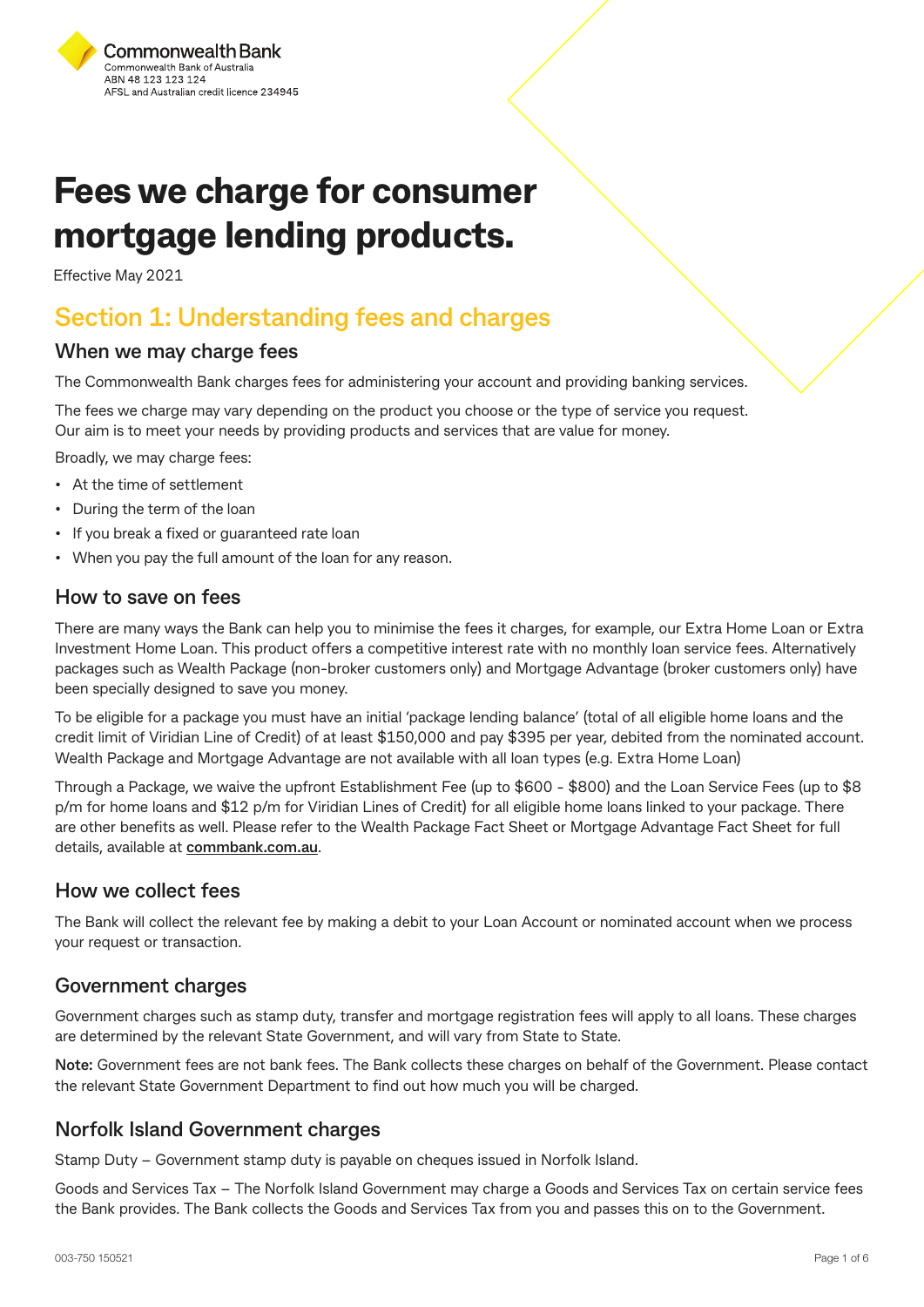#### **Changes to fees**

The Bank may vary the fee and the amounts shown in this booklet. We will notify you of any changes by advertising in a leading daily newspaper in each State, or in writing to you, no later than the day on which the variation takes effect, or as required under your Loan Contract.

#### **What the words mean**

Unless otherwise stated, when we refer to home loan we are also referring to:

- An investment home loan; or
- Low Documentation home loans; or
- Interest in Advance; or
- Off the Plan Purchase home loans.

Unless otherwise stated, when we use the term Viridian Line of Credit we are also referring to:

- Low Documentation Viridian Lines of Credit; or
- Equity Unlock Loan for Seniors,

which are available only if the Loan was not introduced to us through an accredited broker.

Unless otherwise stated, when we use the term Viridian Line of Credit we are also referring to:

- Low Documentation Lines of Credit; or
- Equity Unlock Loan for Seniors,

which are available only if the Loan was introduced to us through an accredited broker.

## **Section 2: Summary of fees**

#### Fees payable at the time of settlement or funding

There are fees associated with the preparation to settlement of a home loan. These may include instructing bank staff to prepare relevant loan documents and any correspondence that may arise when we talk to your legal representative.

Your Loan Contract Schedule identifies the fees that are payable at settlement.

| <b>Name of fee</b>                | When is the fee payable                                                                                                                                                                                                                                                                                                                                              | \$                                                                               |
|-----------------------------------|----------------------------------------------------------------------------------------------------------------------------------------------------------------------------------------------------------------------------------------------------------------------------------------------------------------------------------------------------------------------|----------------------------------------------------------------------------------|
| <b>Additional Security Fee</b>    | Payable if we require you to provide more than one security (i.e. the security<br>used to support the repayment of the loan), and one or more of these securities<br>is 'new' i.e. does not already secure another loan.                                                                                                                                             | \$150<br>per new security                                                        |
| Establishment Fee <sup>^</sup>    | Payable to cover the costs the Bank incurs in establishing your loan and unless it<br>is waived by us, is payable at the date of settlement or funding. It does not include<br>other fees and charges also payable at the time of entering into the loan such as<br>those associated with the settlement of the loan or the particular circumstances<br>of the loan. |                                                                                  |
|                                   | Home Ioans/Viridian Line of Credit (excluding Off the Plan Purchase).                                                                                                                                                                                                                                                                                                | \$600                                                                            |
|                                   | Off the Plan Purchase for new and existing home loan.                                                                                                                                                                                                                                                                                                                | \$800                                                                            |
|                                   | Split Loans with Variable & Fixed Rate Options.                                                                                                                                                                                                                                                                                                                      | \$600 for each of<br>the 1st two loans<br>plus \$300 for each<br>additional loan |
|                                   | If you increase an existing home loan/Viridian Line of Credit.                                                                                                                                                                                                                                                                                                       | \$300                                                                            |
| <b>Progressive Drawing</b><br>Fee | Payable when the Bank makes a number of progressive payments to fund your<br>loan amount. Payable at your final drawing.                                                                                                                                                                                                                                             | \$75 per drawing                                                                 |

^ Not payable if your loan type is Extra Home Loan or if you take up a Package with your eligible home loan.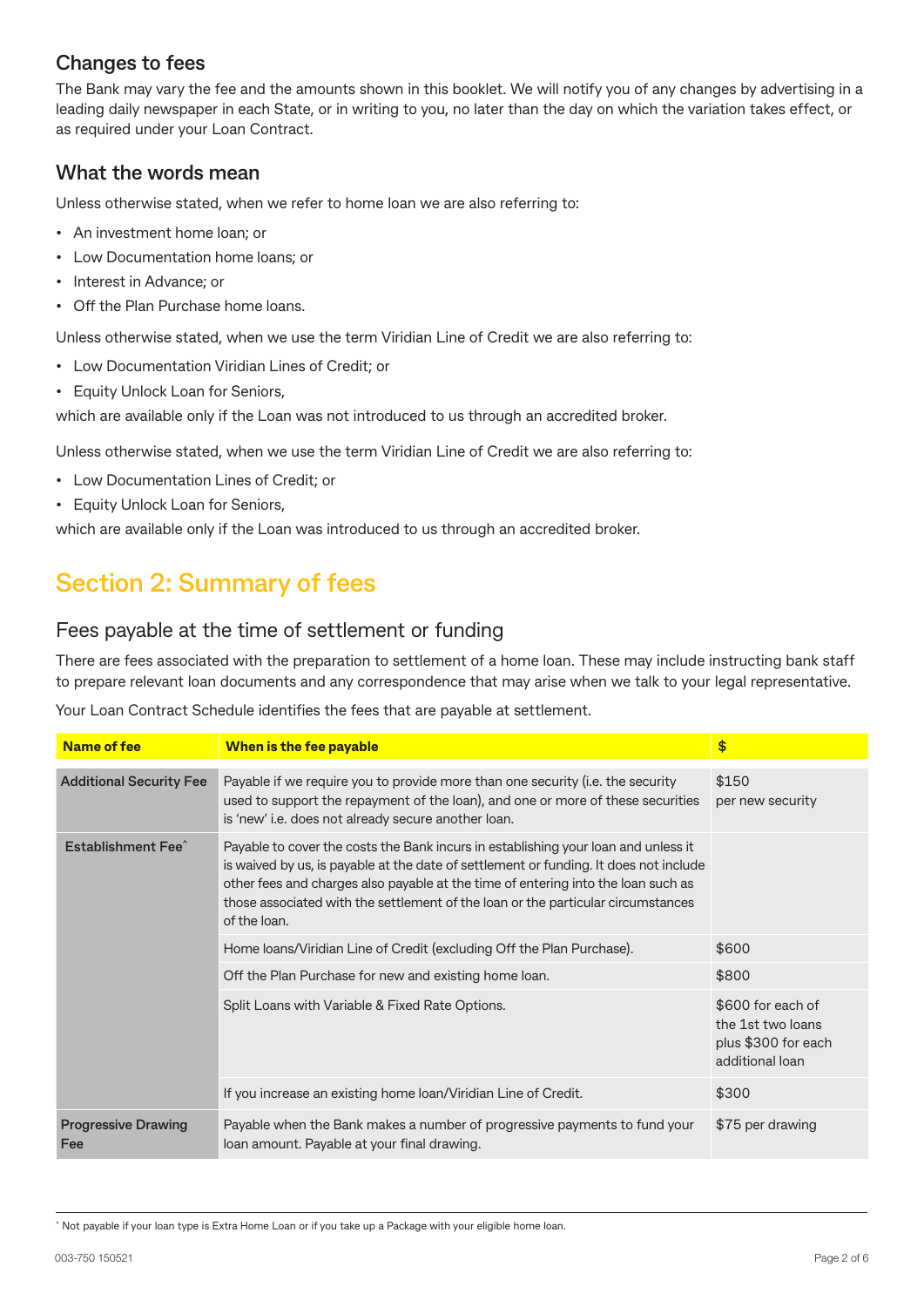| Name of fee                   | When is the fee payable                                                                                                                                                                                                  | \$                                                                               |
|-------------------------------|--------------------------------------------------------------------------------------------------------------------------------------------------------------------------------------------------------------------------|----------------------------------------------------------------------------------|
| <b>Rate Lock Fee</b>          | Payable if you elect to lock in your interest rates. This non-refundable fee applies<br>1-5 Year Fixed Rate home loans only.<br>We will lock in the interest rates for 90 days from the date we process<br>your request. | \$750 per rate lock                                                              |
| <b>Security Guarantee Fee</b> | Payable if a guarantor is listed on the loan schedule.                                                                                                                                                                   | \$200 per borrower                                                               |
| <b>Settlement Fee</b>         | Payable regardless of whether we attend settlement or not, when the Bank or<br>our representative, arranges the funding of the loan.                                                                                     | \$200<br>(\$150 if the disclosure<br>date in the Contract is<br>before 03/02/12) |
| <b>Settlement Cheque Fee</b>  | Payable if you require additional cheques (more than two) to fund/settle the<br>loan.                                                                                                                                    | \$15 per cheque                                                                  |

#### Lenders' Mortgage Insurance and Low Deposit Premium

Lenders' Mortgage Insurance or a Low Deposit Premium may apply where there is an increased risk associated with a home loan. The loan attributes determine whether a loan will incur Lenders' Mortgage Insurance or Low Deposit Premium.

| <b>Name</b>                            | <b>When is this payable</b>                                                                                                                                                                                                                                                                                                                                                                                                                                                                                                                                                                                     | \$                                             |
|----------------------------------------|-----------------------------------------------------------------------------------------------------------------------------------------------------------------------------------------------------------------------------------------------------------------------------------------------------------------------------------------------------------------------------------------------------------------------------------------------------------------------------------------------------------------------------------------------------------------------------------------------------------------|------------------------------------------------|
| Lenders' Mortgage<br>Insurance Premium | We may require you to pay LMI depending on the circumstances of your loan.<br>LMI protects us (not you) against the potential loss we may incur if you can't<br>repay your loan. If the security property is sold and the proceeds are insufficient<br>to fully repay the loan, we may recover the outstanding amount under our LMI<br>policy. The LMI provider may seek to recover the outstanding amount from you,<br>as you are still responsible for repaying the whole loan. The LMI premium is<br>added to the total loan amount and is collected on your behalf and passed to our<br>insurance provider. | To be advised when we<br>calculate the premium |
| <b>Low Deposit Premium</b>             | We may require you to pay LDP depending on the circumstances of your loan.<br>LDP is added to the total loan amount, and if we ask you to pay LDP we won't ask<br>you to pay for LMI. Even if you have paid LDP, we may still seek to recover from<br>you any outstanding amount if the security property is sold and the proceeds are<br>insufficient to fully repay the loan.                                                                                                                                                                                                                                 | To be advised when we<br>calculate the premium |

#### Fees that may apply during the term of your loan

We may also charge fees during the term of your loan depending on what services you ask us to provide. We will debit these fees to your Loan Account or a nominated account when the Bank processes your request.

**Note**: The following fees do not apply to existing No Fee Variable Rate Home Loan or No Fee Variable Rate Investment Home Loans.

| Name of fee                                   | When is the fee payable                                                                                                                                                                                                                                                                                                                                                                                                                                                                                                                                                                                                                                                                                                                        | \$                                                                                                                                    |
|-----------------------------------------------|------------------------------------------------------------------------------------------------------------------------------------------------------------------------------------------------------------------------------------------------------------------------------------------------------------------------------------------------------------------------------------------------------------------------------------------------------------------------------------------------------------------------------------------------------------------------------------------------------------------------------------------------------------------------------------------------------------------------------------------------|---------------------------------------------------------------------------------------------------------------------------------------|
| <b>Access Fees</b><br>(overseas transactions) | Payable if you make withdrawals from your Loan Account.<br>Different Access Fees apply depending on the method of access you choose<br>(fees are in Australian currency):<br>Through the Automatic Teller Machines of ASB Bank in New Zealand,<br>Commonwealth Bank in Indonesia and Commonwealth Bank in Vietnam.<br>Overseas access through the Maestro and Cirrus, MasterCard or Visa Plus<br>networks of electronic terminals:<br>- Maestro (EFTPOS) or Debit MasterCard purchase in foreign currency<br>(or transaction that involves a currency conversion).<br>- Cirrus, MasterCard or Visa Plus ATM cash withdrawal in<br>foreign currency.<br>- Maestro (EFTPOS) or Debit MasterCard purchase in Australian dollars<br>when overseas. | \$2<br>3% of transaction value<br>$$5$ plus 3% of<br>transaction value<br>3% of transaction<br>value (Effective 30<br>September 2015) |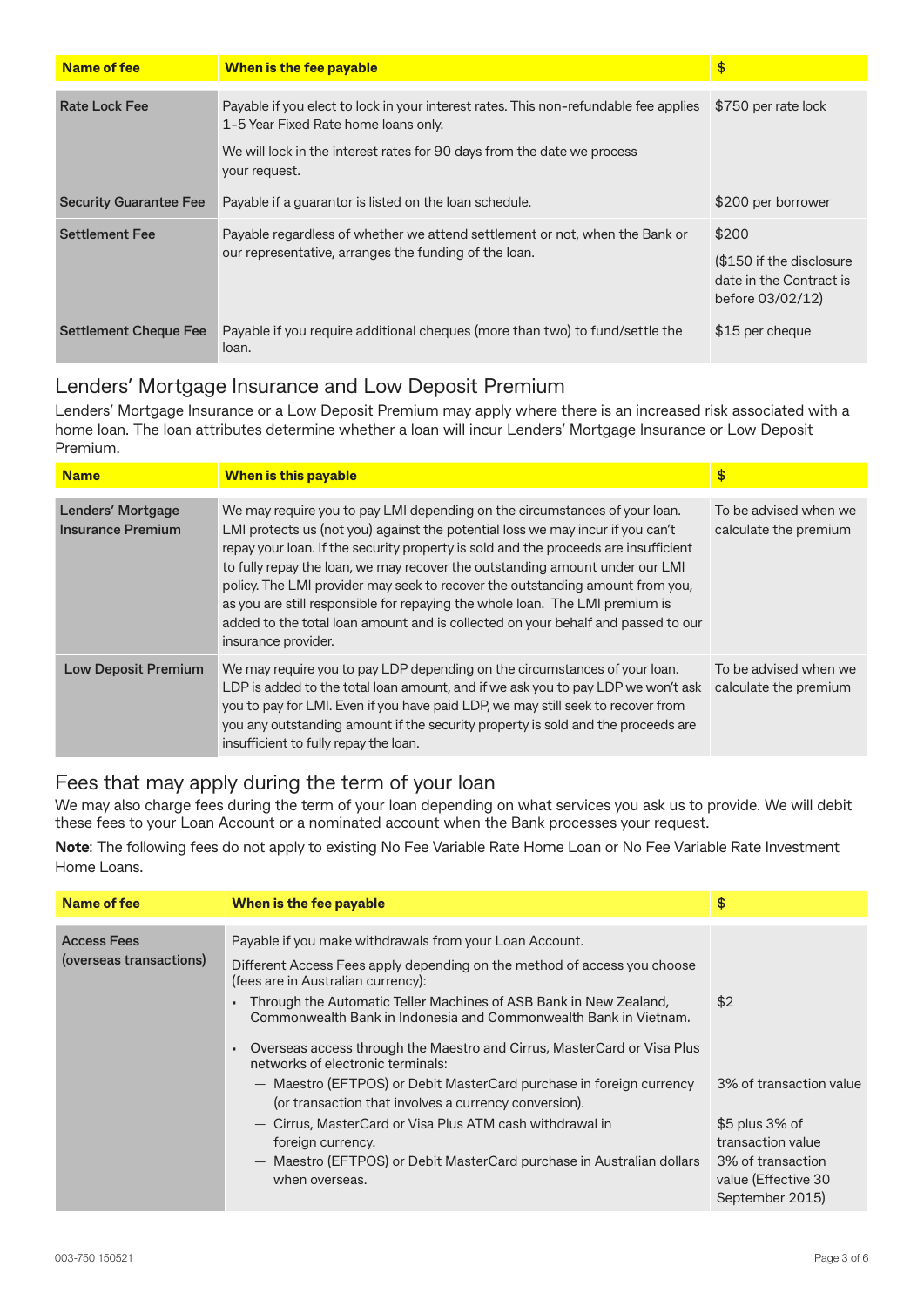| <b>Name of fee</b>                                                   | When is the fee payable                                                                                                                                                                                                                                                                                                                                                                                                                                                                                                                                                                                                                                                    | \$                                                                                           |
|----------------------------------------------------------------------|----------------------------------------------------------------------------------------------------------------------------------------------------------------------------------------------------------------------------------------------------------------------------------------------------------------------------------------------------------------------------------------------------------------------------------------------------------------------------------------------------------------------------------------------------------------------------------------------------------------------------------------------------------------------------|----------------------------------------------------------------------------------------------|
| <b>ATM fees within</b><br><b>Australia</b>                           | Note: The Bank does not charge Access Fees on withdrawals or account balance enquiries on<br>transaction and savings accounts (including MISA), home loans, investment home loans and lines<br>of credit through non-Commonwealth Bank ATMs in Australia. However, ATM owners may charge<br>a fee, which will be disclosed at the time of the transaction. If you proceed with the transaction, the<br>ATM owner's fee will be debited to your account (in addition to the withdrawal amount, if applicable).<br>You should check the ATM owner's fees that apply carefully before completing transactions at non-<br>Commonwealth Bank ATMs in Australia.                 |                                                                                              |
| <b>Annual Service Fee</b>                                            | Payable if your home loan is with the former State Bank of Victoria and the<br>\$33<br>terms and conditions state the fee is required.                                                                                                                                                                                                                                                                                                                                                                                                                                                                                                                                     |                                                                                              |
| <b>Annual Wealth Package</b><br>and Mortgage<br><b>Advantage Fee</b> | The fee is charged annually to your nominated account when you add a<br>Wealth Package (non-broker customers only) or Mortgage Advantage (broker<br>customers only) to your eligible home loan to access special discounts. To<br>be eligible for a package you must have an initial 'package lending balance'<br>(total of all eligible home loans and the credit limit of Viridian Line of Credit)<br>of at least \$150,000 at the time of applying. Wealth Package or Mortgage<br>Advantage are not available with all loan types. Please refer to the Wealth<br>Package Fact Sheet or Mortgage Advantage Fact Sheet for full details,<br>available at commbank.com.au. | \$395 per year                                                                               |
| Late Payment Fee <sup>#</sup>                                        | For home loans - If your account falls into arrears, you will be charged a<br>late payment fee. This fee is payable on the fifth business day after the<br>monthly repayment due date. We will continue to charge the fee monthly<br>until you repay all arrears or you enter into an arrangement with us for the full<br>repayment of those arrears (even if you repay your loan weekly or fortnightly).<br>If you break that arrangement the fee will continue to apply.                                                                                                                                                                                                 | \$20                                                                                         |
| <b>Loan Service Fee<sup>^*</sup></b>                                 | • For home loans - charged monthly to each Loan Account on the<br>repayment due date.<br>For Interest in Advance Investment Home Loans, the fee is charged to the<br>$\bullet$                                                                                                                                                                                                                                                                                                                                                                                                                                                                                             | \$8 per month                                                                                |
|                                                                      | Related Account monthly on the first business day of each month.                                                                                                                                                                                                                                                                                                                                                                                                                                                                                                                                                                                                           | \$12 per month                                                                               |
|                                                                      | For Viridian Lines of Credit - charged to your nominated account on the<br>$\bullet$<br>first calendar day of each month for each loan.                                                                                                                                                                                                                                                                                                                                                                                                                                                                                                                                    |                                                                                              |
| <b>Other Electronic</b><br><b>Banking Fees</b>                       | Payable if you use any of our electronic banking services to access your<br>account.                                                                                                                                                                                                                                                                                                                                                                                                                                                                                                                                                                                       |                                                                                              |
|                                                                      | For details of fees please refer to our Electronic Banking Terms and<br>Conditions brochure which can be obtained by contacting us and is available<br>at commbank.com.au.                                                                                                                                                                                                                                                                                                                                                                                                                                                                                                 |                                                                                              |
| <b>Outward Dishonour Fee</b>                                         | Payable if you have insufficient funds in your Viridian Line of Credit account<br>and a cheque is drawn.                                                                                                                                                                                                                                                                                                                                                                                                                                                                                                                                                                   | \$5                                                                                          |
| <b>Periodical Payments</b><br>or Transfers                           | Payable if you arrange a periodical payment or ask us to transfer funds.                                                                                                                                                                                                                                                                                                                                                                                                                                                                                                                                                                                                   | \$1.80 plus transfer<br>fee, bank cheque<br>fee and postage as<br>applicable                 |
| <b>Security Substitution</b><br>Fee                                  | Payable if you ask us to substitute one of your securities with another.                                                                                                                                                                                                                                                                                                                                                                                                                                                                                                                                                                                                   | \$300                                                                                        |
| <b>Special Clearance Fees</b>                                        | Payable if you ask us for special clearance on a cheque deposited in the<br>Loan Account.                                                                                                                                                                                                                                                                                                                                                                                                                                                                                                                                                                                  | \$15 per cheque plus<br>any out of pocket cost                                               |
| <b>Stop Payment</b><br><b>Notice Fee</b>                             | Payable if you ask us to stop payment on a cheque you have written.                                                                                                                                                                                                                                                                                                                                                                                                                                                                                                                                                                                                        | \$15 per request                                                                             |
| <b>Trust Investigation Fee</b><br>and UTC Clause 2.1                 | Payable if we incur investigation cost for loans involving a Trust. This fee<br>applies even if we don't give you a loan. (Refer to UTC Clause 2.1)                                                                                                                                                                                                                                                                                                                                                                                                                                                                                                                        | To be advised when we<br>calculate the fee                                                   |
| <b>Voucher Fee</b>                                                   | Payable if you ask us to retrieve a voucher (i.e. deposit, credit or debit slips)<br>that records a transaction on the Loan Account.                                                                                                                                                                                                                                                                                                                                                                                                                                                                                                                                       | \$4 per voucher<br>(minimum charge \$12)<br>or \$60 per hour spent<br>to retrieve voucher(s) |

^ Not payable if your loan type is Extra Home Loan or if you take up a Package with your eligible home loan.

\*Not payable if your loan type is Equity Unlock for Seniors.

- Viridian Line of Credit - Equity Unlock for Seniors

<sup>#</sup>Not payable if your loan type is: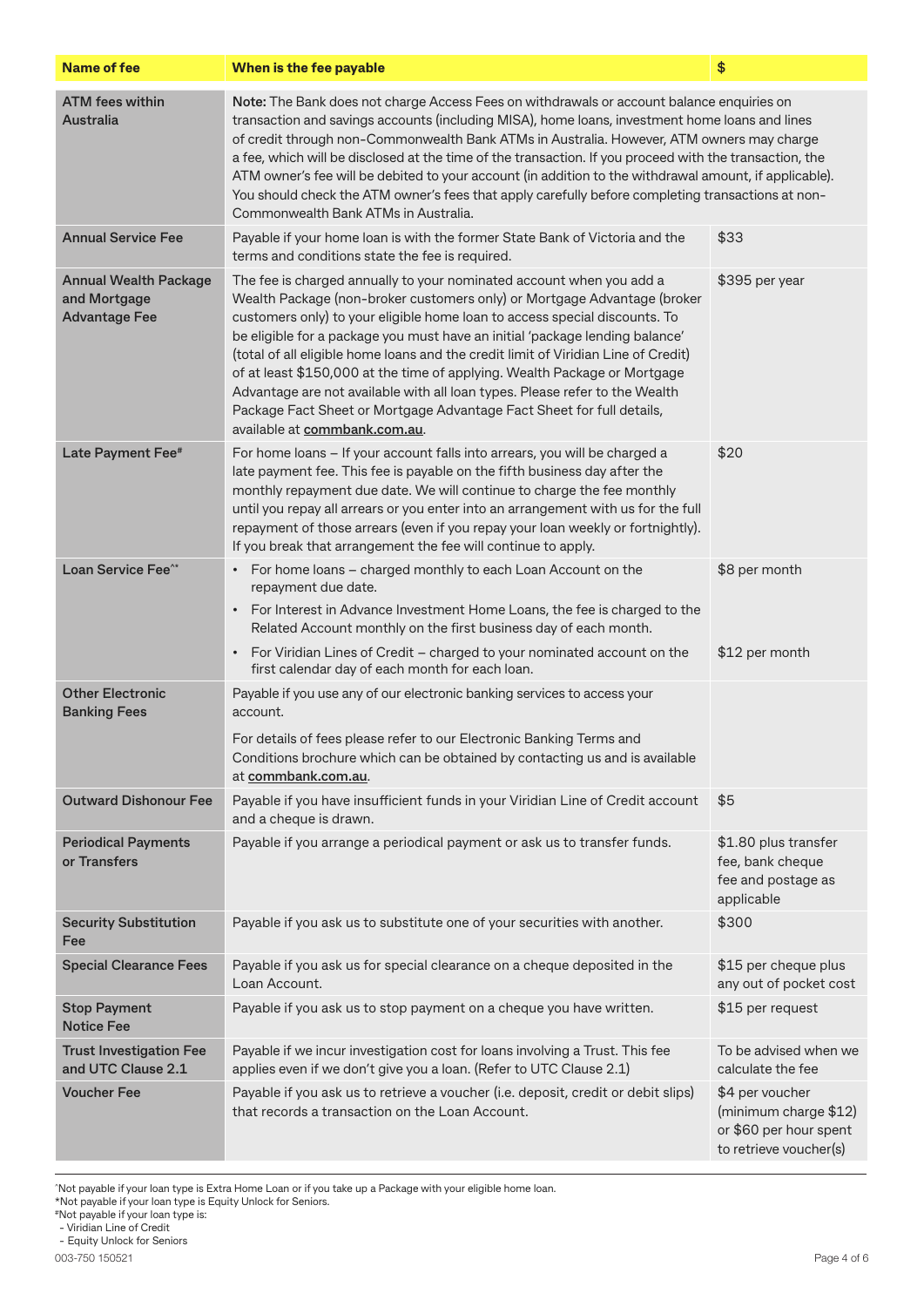#### Fees if you prepay or switch a fixed rate loan or prepay a guaranteed rate loan

Some borrowers prefer to arrange either a fixed or guaranteed rate loan. Fixed repayment amounts offer certainty for those who want to protect themselves should interest rates rise. Please note that fees apply if you break these types of loan.

When the Bank processes your request we debit the Administrative Fee and Early Repayment Adjustment to your Loan Account.

| <b>Name of fee</b>                   | When is the fee payable                                                                                                                                                                                                                                                                                                                                                                                                                                                                                                                        | \$                                         |
|--------------------------------------|------------------------------------------------------------------------------------------------------------------------------------------------------------------------------------------------------------------------------------------------------------------------------------------------------------------------------------------------------------------------------------------------------------------------------------------------------------------------------------------------------------------------------------------------|--------------------------------------------|
| <b>Administrative Fee</b>            | <b>Fixed Rate Home Loan</b><br>Payable if you:<br>Repay your home loan in full before the fixed interest rate period expires; or<br>$\bullet$<br>Make partial prepayments which exceed \$10,000 in any year of your fixed<br>$\bullet$<br>rate loan.<br><b>Guaranteed Rate Home Loan</b><br>Payable if you repay the full amount of the loan during the guaranteed<br>rate period.                                                                                                                                                             | \$50                                       |
| <b>Early Repayment</b><br>Adjustment | Payable if you:<br>Make partial prepayments on a Fixed Rate loan which exceed \$10,000 in<br>$\bullet$<br>any year of your fixed rate loan (including paying the loan off in full); or<br>Make full prepayment during a capped or one-year guaranteed rate period<br>$\bullet$<br>of a home loan; or<br>Switch your Fixed Rate or guaranteed rate loan before the selected fixed<br>$\bullet$<br>or guaranteed rate period expires; or<br>Top up the amount of credit of a home loan during a fixed or guaranteed<br>$\bullet$<br>rate period. | To be advised when we<br>calculate the fee |

#### Fees if you pay off your loan early

A fee will apply if you pay off the full amount of the loan before the term of the loan.

**Note:** The following fees do not apply to existing No Fee Variable Rate Home Loan or No Fee Variable Rate Investment Home Loans.

| Name of fee                                                                                                                                         | When is the fee payable                                                                                                                                                                                                                                                                                                                   | \$                                      |
|-----------------------------------------------------------------------------------------------------------------------------------------------------|-------------------------------------------------------------------------------------------------------------------------------------------------------------------------------------------------------------------------------------------------------------------------------------------------------------------------------------------|-----------------------------------------|
| <b>Early Repayment Fee</b><br>payable on Standard<br><b>Variable Rate and Base</b><br><b>Variable Rate</b><br>(approved before)<br>1 November 1996) | Payable if you:<br>repay the loan early, in full or by lump sum payment; or<br>refinance your loan internally or externally.<br>Fee calculation: This fee is calculated by multiplying the loan<br>balance at the time of repayment by one month's interest.<br>The interest rate charged will be at the rate applicable at that<br>date. | To be advised when we calculate the fee |
| <b>Settlement Fee</b><br>(Discharge)                                                                                                                | Payable if you discharge the loan, i.e. either sell part or all of<br>the Security Property or refinance your Loan with another<br>credit provider.                                                                                                                                                                                       | \$350                                   |